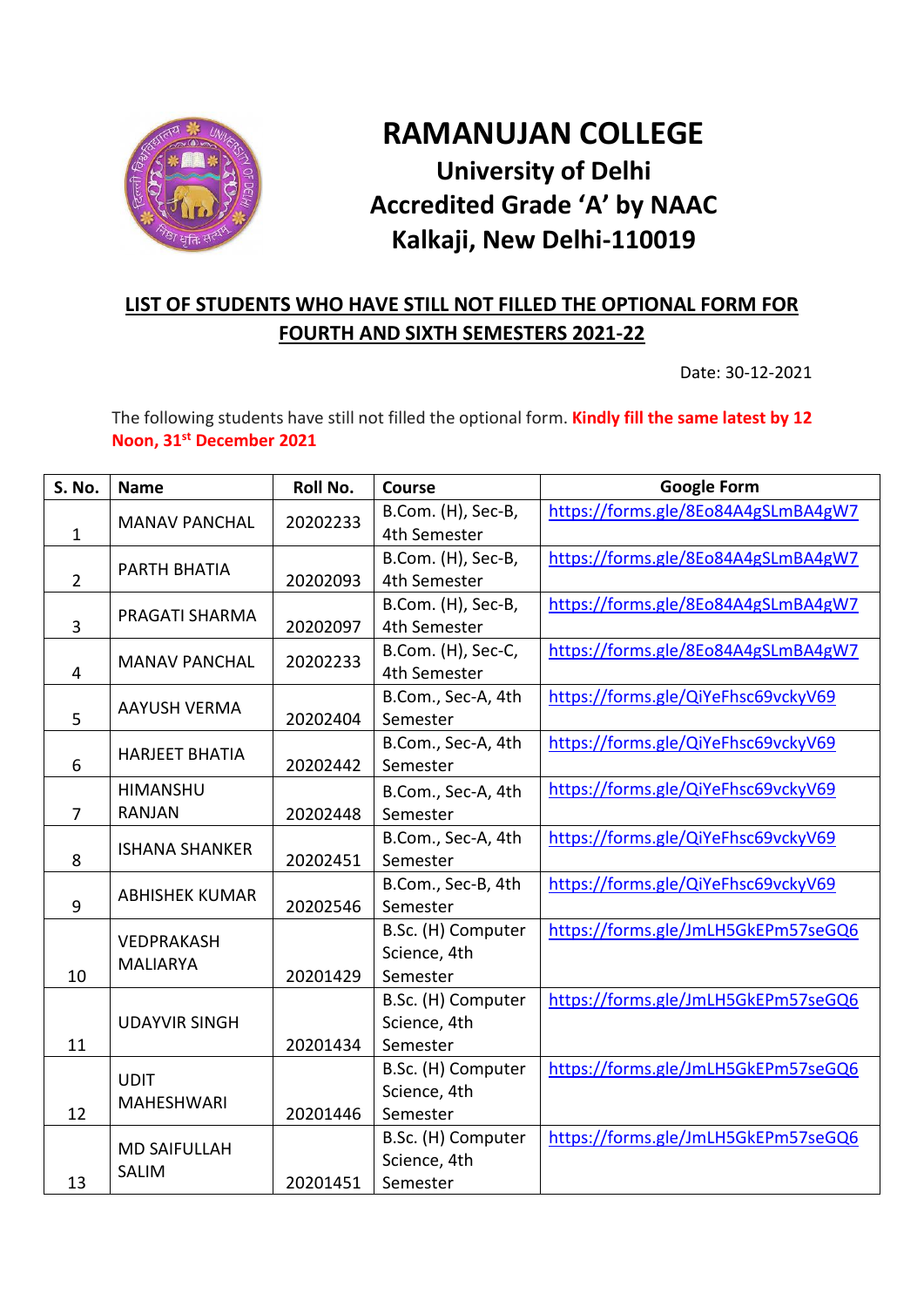| 14 | DHEERAJ YADAV                     | 20190017 | BA Programme, 6th<br>Semester     | https://forms.gle/TZPdwpBYNUY6AjZt8 |
|----|-----------------------------------|----------|-----------------------------------|-------------------------------------|
| 15 | <b>AUDURTI VASIST</b>             | 20190022 | BA Programme, 6th<br>Semester     | https://forms.gle/TZPdwpBYNUY6AjZt8 |
| 16 | Mude Vamsi Naik                   | 20190056 | BA Programme, 6th<br>Semester     | https://forms.gle/TZPdwpBYNUY6AjZt8 |
| 17 | <b>SACHIN KUMAR</b><br>YADAV      | 20190109 | BA Programme, 6th<br>Semester     | https://forms.gle/TZPdwpBYNUY6AjZt8 |
| 18 | <b>PALAK RAY</b>                  | 20190067 | BA Programme, 6th<br>Semester     | https://forms.gle/TZPdwpBYNUY6AjZt8 |
| 19 | <b>GAGAN NAAGAR</b>               | 20192027 | B.Com.(H), Sec-A,<br>6th Semester | https://forms.gle/HDb7DmiDsNTJZ55x8 |
| 20 | <b>HIMANSHU PATEL</b>             | 20192036 | B.Com.(H), Sec-A,<br>6th Semester | https://forms.gle/HDb7DmiDsNTJZ55x8 |
|    | <b>APOORV</b><br>AGGARWAL         |          | B.Com.(H), Sec-A,                 | https://forms.gle/HDb7DmiDsNTJZ55x8 |
| 21 |                                   | 20192127 | 6th Semester<br>B.Com.(H), Sec-A, | https://forms.gle/HDb7DmiDsNTJZ55x8 |
| 22 | <b>BHAVESH JAIN</b>               | 20192132 | 6th Semester                      |                                     |
|    |                                   |          | B.Com.(H), Sec-A,                 | https://forms.gle/HDb7DmiDsNTJZ55x8 |
| 23 | <b>GAURAV GARG</b>                | 20192142 | 6th Semester                      |                                     |
|    | <b>ISHIKA KALRA</b>               |          | B.Com.(H), Sec-A,                 | https://forms.gle/HDb7DmiDsNTJZ55x8 |
|    | 24                                | 20192152 | 6th Semester                      |                                     |
| 25 | <b>VAIBHAV KALRA</b>              | 20192206 | B.Com.(H), Sec-A,<br>6th Semester | https://forms.gle/HDb7DmiDsNTJZ55x8 |
|    |                                   | 20192023 | B.Com.(H), Sec-B,                 | https://forms.gle/HDb7DmiDsNTJZ55x8 |
| 26 | <b>DEWANG GAUTAM</b>              |          | 6th Semester                      |                                     |
|    | <b>HARDIK BHATIA</b>              | 20192031 | B.Com.(H), Sec-B,                 | https://forms.gle/HDb7DmiDsNTJZ55x8 |
| 27 |                                   |          | 6th Semester                      |                                     |
|    | <b>MIHIKA KAPOOR</b>              |          | B.Com.(H), Sec-B,                 | https://forms.gle/HDb7DmiDsNTJZ55x8 |
| 28 |                                   | 20192058 | 6th Semester<br>B.Com.(H), Sec-B, | https://forms.gle/HDb7DmiDsNTJZ55x8 |
| 29 | <b>RASHA JAIN</b>                 | 20192077 | 6th Semester                      |                                     |
|    |                                   |          | B.Com.(H), Sec-B,                 | https://forms.gle/HDb7DmiDsNTJZ55x8 |
| 30 | <b>SUSHIL</b>                     | 20192106 | 6th Semester                      |                                     |
|    | <b>CHAITANYA</b>                  |          | B.Com.(H), Sec-B,                 | https://forms.gle/HDb7DmiDsNTJZ55x8 |
| 31 | <b>GAUBA</b>                      | 20192133 | 6th Semester                      |                                     |
| 32 | <b>HARSHITA</b><br><b>PARUTHI</b> | 20192147 | B.Com.(H), Sec-B,<br>6th Semester | https://forms.gle/HDb7DmiDsNTJZ55x8 |
|    | PRANJAL                           |          | B.Com.(H), Sec-B,                 | https://forms.gle/HDb7DmiDsNTJZ55x8 |
| 33 | RADHWANI                          | 20192176 | 6th Semester                      |                                     |
|    | <b>KRISHIKA JUNEJA</b>            |          | B.Com.(H), Sec-C,                 | https://forms.gle/HDb7DmiDsNTJZ55x8 |
| 34 |                                   | 20192043 | 6th Semester                      |                                     |
|    | <b>MANPREET SINGH</b>             |          | B.Com.(H), Sec-C,                 | https://forms.gle/HDb7DmiDsNTJZ55x8 |
| 35 |                                   | 20192054 | 6th Semester                      |                                     |
|    | <b>ANSHIKA SAINI</b>              |          | B.Com.(H), Sec-C,                 | https://forms.gle/HDb7DmiDsNTJZ55x8 |
| 36 |                                   | 20192125 | 6th Semester                      |                                     |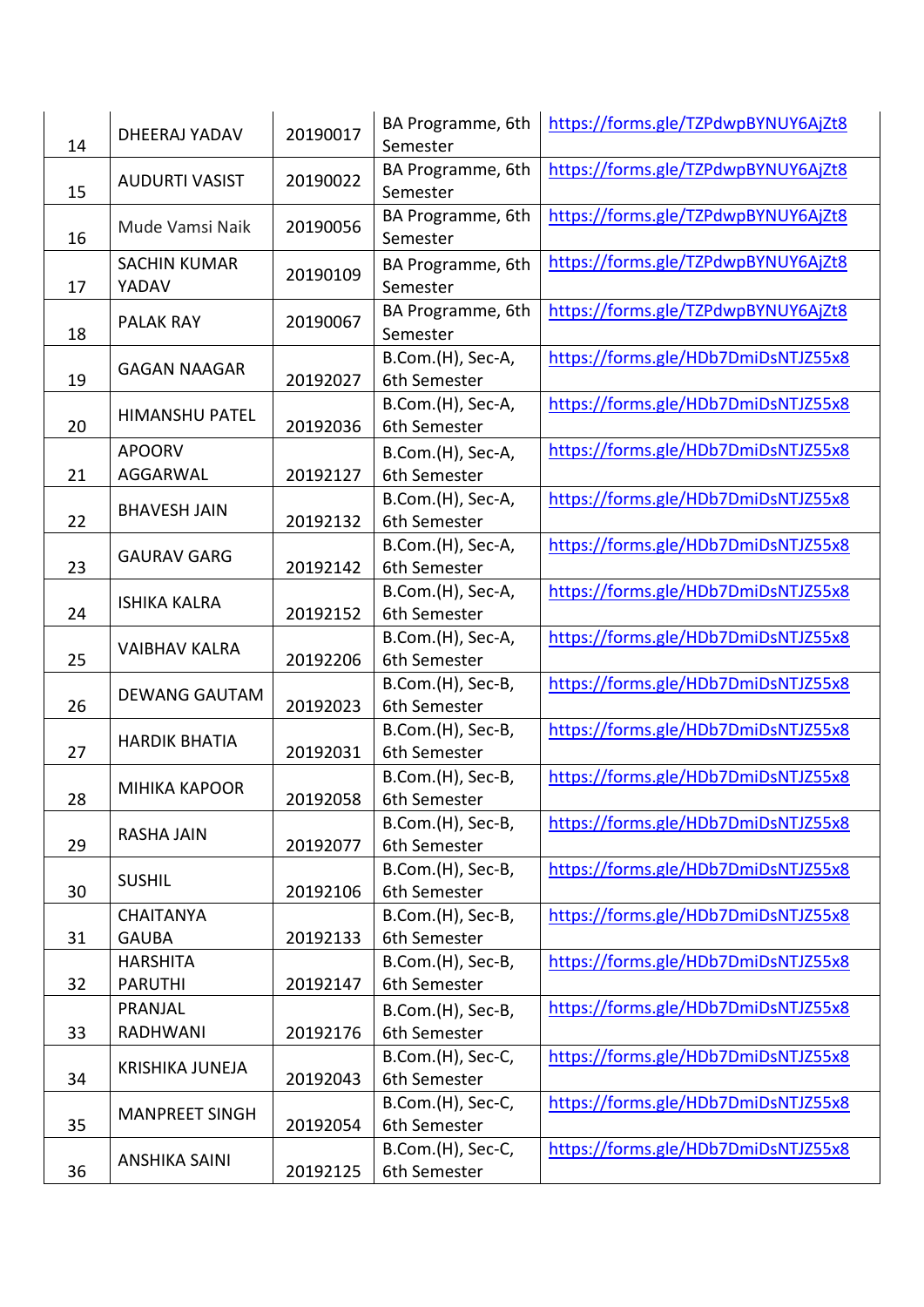|    | <b>CHINMAY GUPTA</b>    |          | B.Com.(H), Sec-C,  | https://forms.gle/HDb7DmiDsNTJZ55x8 |
|----|-------------------------|----------|--------------------|-------------------------------------|
| 37 |                         | 20192134 | 6th Semester       |                                     |
|    | <b>DEVANSH BABBAR</b>   |          | B.Com.(H), Sec-C,  | https://forms.gle/HDb7DmiDsNTJZ55x8 |
| 38 |                         | 20192136 | 6th Semester       |                                     |
|    | PRAGYA BHANSALI         |          | B.Com.(H), Sec-C,  | https://forms.gle/HDb7DmiDsNTJZ55x8 |
| 39 |                         | 20192175 | 6th Semester       |                                     |
|    | <b>RIYA SINGH</b>       |          | B.Com.(H), Sec-C,  | https://forms.gle/HDb7DmiDsNTJZ55x8 |
| 40 |                         | 20192185 | 6th Semester       |                                     |
|    | <b>AYUSH MALL</b>       | 20192422 | B.Com., 6th        | https://forms.gle/uPoqWj6UPFPuxuHP7 |
| 41 |                         |          | Semester           |                                     |
|    | <b>RADHIKA GARG</b>     | 20192483 | B.Com., 6th        | https://forms.gle/uPoqWj6UPFPuxuHP7 |
| 42 |                         |          | Semester           |                                     |
|    | <b>SHRIANSHI SEKHRI</b> | 20192546 | B.Com., 6th        | https://forms.gle/uPoqWj6UPFPuxuHP7 |
| 43 |                         |          | Semester           |                                     |
|    |                         |          | B.Sc. (H) Computer | https://forms.gle/kuyCcVCCSobmn3zD9 |
|    | <b>TANMAYE KOHLI</b>    |          | Science, 6th       |                                     |
| 44 |                         | 20191442 | Semester           |                                     |
|    | <b>VAIBHAV</b>          |          | B.Sc. (H) Computer | https://forms.gle/kuyCcVCCSobmn3zD9 |
|    | <b>AGARWAL</b>          |          | Science, 6th       |                                     |
| 45 |                         | 20191448 | Semester           |                                     |
|    | <b>VISHNU</b>           |          | B.Sc. (H) Computer | https://forms.gle/kuyCcVCCSobmn3zD9 |
|    | <b>CHAUDHARY</b>        |          | Science, 6th       |                                     |
| 46 |                         | 20191452 | Semester           |                                     |
|    | <b>AJAY</b>             | 20190401 | BA (H) Hindi, 6th  | https://forms.gle/zsopRyvPAqMcgfKX6 |
| 47 |                         |          | Semester           |                                     |
|    | <b>ANUJ KUMAR</b>       | 20190406 | BA (H) Hindi, 6th  | https://forms.gle/zsopRyvPAqMcgfKX6 |
| 48 |                         |          | Semester           |                                     |
|    | <b>ASHU KUMAR</b>       | 20190407 | BA (H) Hindi, 6th  | https://forms.gle/zsopRyvPAqMcgfKX6 |
| 49 |                         |          | Semester           |                                     |
|    | <b>ATUR ANAND</b>       | 20190408 | BA (H) Hindi, 6th  | https://forms.gle/zsopRyvPAqMcgfKX6 |
| 50 | <b>SHARMA</b>           |          | Semester           |                                     |
|    | <b>AYUSH SHARMA</b>     | 20190411 | BA (H) Hindi, 6th  | https://forms.gle/zsopRyvPAqMcgfKX6 |
| 51 |                         |          | Semester           |                                     |
|    | <b>JIYA RAI</b>         | 20190416 | BA (H) Hindi, 6th  | https://forms.gle/zsopRyvPAqMcgfKX6 |
| 52 |                         |          | Semester           |                                     |
|    | <b>KHUSHBU KUMARI</b>   | 20190417 | BA (H) Hindi, 6th  | https://forms.gle/zsopRyvPAqMcgfKX6 |
| 53 |                         |          | Semester           |                                     |
|    | <b>MRITUNJAY</b>        | 20190422 | BA (H) Hindi, 6th  | https://forms.gle/zsopRyvPAqMcgfKX6 |
| 54 | <b>KUMAR</b>            |          | Semester           |                                     |
|    | <b>NAVEEN</b>           | 20190424 | BA (H) Hindi, 6th  | https://forms.gle/zsopRyvPAqMcgfKX6 |
| 55 |                         |          | Semester           |                                     |
|    | PRATHAM                 | 20190426 | BA (H) Hindi, 6th  | https://forms.gle/zsopRyvPAqMcgfKX6 |
| 56 | <b>CHAUDHARY</b>        |          | Semester           |                                     |
|    |                         | 20190433 | BA (H) Hindi, 6th  | https://forms.gle/zsopRyvPAqMcgfKX6 |
| 57 | <b>TARIF KHAN</b>       |          | Semester           |                                     |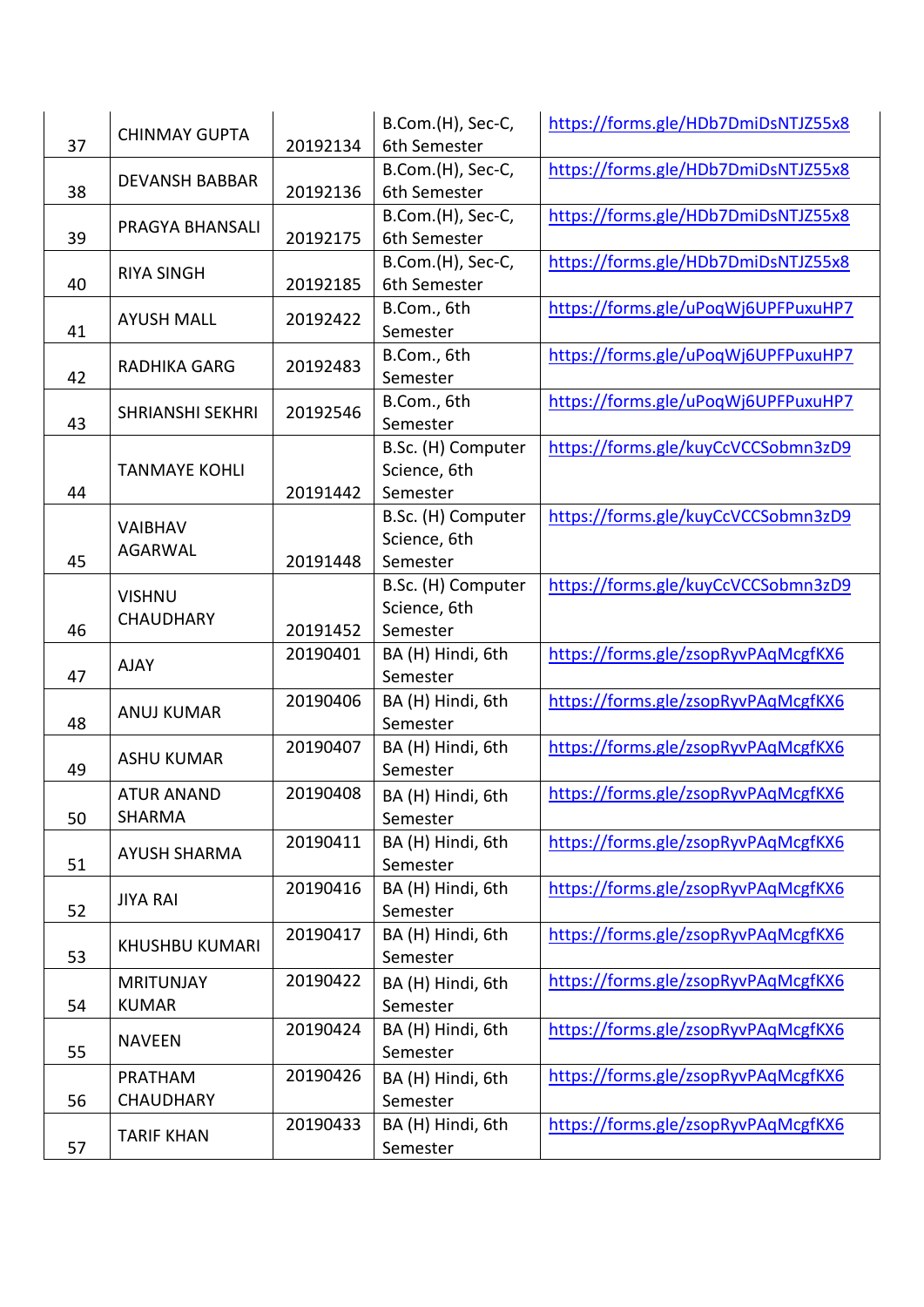| 58 | VASUNDHARA                         | 20190436 | BA (H) Hindi, 6th<br>Semester      | https://forms.gle/zsopRyvPAqMcgfKX6 |
|----|------------------------------------|----------|------------------------------------|-------------------------------------|
| 59 | <b>VIJAY</b>                       | 20190437 | BA (H) Hindi, 6th<br>Semester      | https://forms.gle/zsopRyvPAqMcgfKX6 |
| 60 | SANJEET KUMAR                      | 20190449 | BA (H) Hindi, 6th<br>Semester      | https://forms.gle/zsopRyvPAqMcgfKX6 |
| 61 | <b>ABHINAV</b><br><b>CHAUDHARY</b> | 20190451 | BA (H) Hindi, 6th<br>Semester      | https://forms.gle/zsopRyvPAqMcgfKX6 |
|    | <b>DEEPAK KUMAR</b>                | 20190452 | BA (H) Hindi, 6th                  | https://forms.gle/zsopRyvPAqMcgfKX6 |
| 62 | <b>GUPTA</b>                       |          | Semester                           |                                     |
| 63 | <b>AMIT HALDAR</b>                 | 20191805 | BA (H) Philosophy,<br>6th Semester | https://forms.gle/U5EqPXbDBfv2StKV7 |
| 64 | <b>MOHIT KUMAR</b>                 | 20191831 | BA (H) Philosophy,<br>6th Semester | https://forms.gle/U5EqPXbDBfv2StKV7 |
|    |                                    |          | BA (H) Philosophy,                 | https://forms.gle/U5EqPXbDBfv2StKV7 |
| 65 | <b>SUMBUL RAFI</b>                 | 20191846 | 6th Semester                       |                                     |
| 66 | PRIYANKA KHATRI                    | 20191858 | BA (H) Philosophy,<br>6th Semester | https://forms.gle/U5EqPXbDBfv2StKV7 |
|    |                                    | 20190802 | BA (H) Political                   | https://forms.gle/KFsCsCh7U1UdNVtE8 |
|    | <b>AANCHAL ANEJA</b>               |          | Science, 6th                       |                                     |
| 67 |                                    |          | Semester                           |                                     |
|    | <b>ADITYA KUMAR</b>                | 20190810 | BA (H) Political                   | https://forms.gle/KFsCsCh7U1UdNVtE8 |
| 68 | <b>GUPTA</b>                       |          | Science, 6th<br>Semester           |                                     |
|    |                                    | 20190811 | BA (H) Political                   | https://forms.gle/KFsCsCh7U1UdNVtE8 |
|    | <b>AJITA</b>                       |          | Science, 6th                       |                                     |
| 69 | KRISHNATREYA                       |          | Semester                           |                                     |
|    |                                    | 20190835 | BA (H) Political                   | https://forms.gle/KFsCsCh7U1UdNVtE8 |
|    | <b>JHALAK SINGLA</b>               |          | Science, 6th                       |                                     |
| 70 |                                    |          | Semester                           |                                     |
|    |                                    | 20190841 | BA (H) Political                   | https://forms.gle/KFsCsCh7U1UdNVtE8 |
| 71 | <b>KHUSHI</b>                      |          | Science, 6th<br>Semester           |                                     |
|    |                                    | 20190845 | BA (H) Political                   | https://forms.gle/KFsCsCh7U1UdNVtE8 |
|    | <b>MANI KUMAR</b>                  |          | Science, 6th                       |                                     |
| 72 |                                    |          | Semester                           |                                     |
|    |                                    | 20190865 | BA (H) Political                   | https://forms.gle/KFsCsCh7U1UdNVtE8 |
|    | <b>PULKIT RANA</b>                 |          | Science, 6th                       |                                     |
| 73 |                                    |          | Semester                           |                                     |
|    | <b>SACHIN SINGH</b>                | 20190869 | BA (H) Political                   | https://forms.gle/KFsCsCh7U1UdNVtE8 |
| 74 | <b>BHATI</b>                       |          | Science, 6th<br>Semester           |                                     |
|    |                                    | 20190884 | BA (H) Political                   | https://forms.gle/KFsCsCh7U1UdNVtE8 |
|    | <b>VANSHITA</b>                    |          | Science, 6th                       |                                     |
| 75 | KHANDELWAL                         |          | Semester                           |                                     |